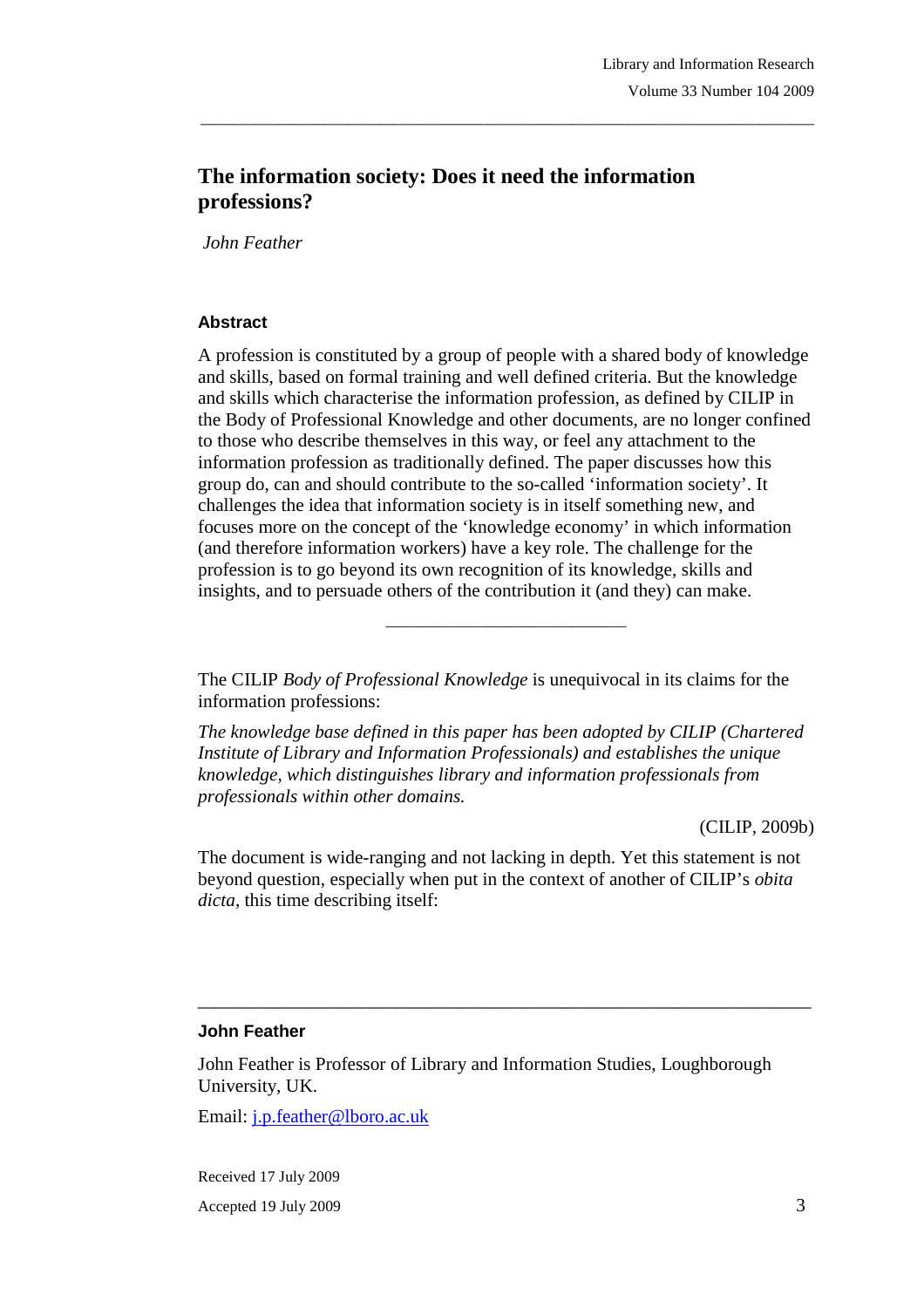*CILIP: the Chartered Institute of Library and Information Professionals is the leading professional body for librarians, information specialists and knowledge managers.* 

\_\_\_\_\_\_\_\_\_\_\_\_\_\_\_\_\_\_\_\_\_\_\_\_\_\_\_\_\_\_\_\_\_\_\_\_\_\_\_\_\_\_\_\_\_\_\_\_\_\_\_\_\_\_\_\_\_\_\_\_\_\_\_\_\_\_\_\_\_\_\_\_\_\_\_\_\_\_\_

(CILIP, 2009a)

The 'library and information professionals' referred to in the *Body of Professional Knowledge* are presumably to be equated with the 'librarians, information specialists and knowledge managers' in the strap line from the CILIP Website. Yet juxtaposing the 'professionals' and the 'specialists' in this way raises some interesting and perhaps disturbing questions about what constitutes this profession – or these professions!? – and what characterises their alleged uniqueness. In this paper, I want to address these questions, and in suggesting some of the ways in which they might be answered I shall also say something about the relationship between professional practice and research which will, I hope, be of interest to members of LIRG.

The concept of 'profession' is one which is carefully safeguarded, especially by those who consider themselves to belong to one. The Oxford English Dictionary (OED) defines it as

*An occupation in which a professed knowledge of some subject, field, or science is applied; a vocation or career, especially one that involves prolonged training and a formal qualification*

(*s.n.* II.7 a.)

The essential elements are the application of knowledge, the prolonged training and the formal qualification. But there is a deeper layer of social meaning of which these cold words barely give a flavour. One of the OED's quotations hints at it:

*Profession in our country is expressly that kind of business which deals primarily with men as men, and is thus distinguished from a Trade, which provides for the external wants or occasions of men.* 

This definition, from a work by the Christian Socialist F. D. Maurice, published in 1839, does not evade the real issue, and nor does the OED's note on its own original definition in 1908:

*Now usually applied to an occupation considered to be socially superior to a trade or handicraft; but formerly, and still in vulgar (or humorous) use, including these.*

(*s.n.* II.b, headnote).

Here we have it. The professions - at least in England ('our country') – are more than mere occupations, and are certainly distinct from trade. Professions cater for people's 'inner needs', whether those needs are spiritual, physical or intellectual. Professional people will of course accept fees or salaries for their services, but they are not tradesmen for whom profit is the only motive. Only by way of a joke do we describe shopkeeping or plumbing as a profession.

New professions can of course evolve. Indeed throughout the 19<sup>th</sup> century they proliferated. There was – and is – a peculiarly British way of signifying the point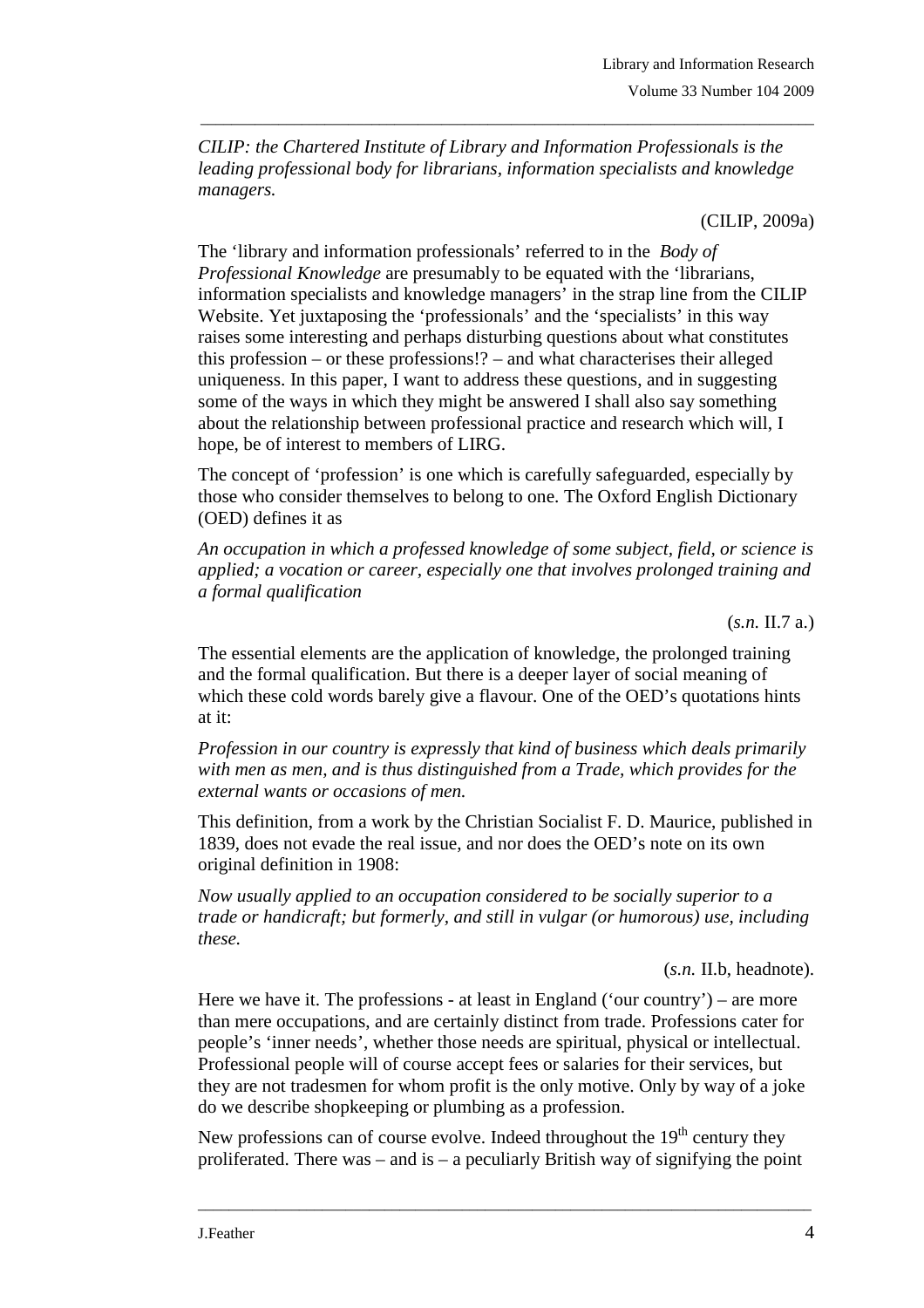of transition from occupation to profession: the formation and public recognition of a professional body. A handful of such bodies have statutory authority to control entry and practice. Most do not, but through their royal charters or charitable objectives lay claim to regulating standards, which typically have some form of recognition in the wider community.

\_\_\_\_\_\_\_\_\_\_\_\_\_\_\_\_\_\_\_\_\_\_\_\_\_\_\_\_\_\_\_\_\_\_\_\_\_\_\_\_\_\_\_\_\_\_\_\_\_\_\_\_\_\_\_\_\_\_\_\_\_\_\_\_\_\_\_\_\_\_\_\_\_\_\_\_\_\_\_

The British concept of Public, Statutory and Regulatory Bodies – PSRBs – is central to our understanding of what it means to qualify and practice as a member of a profession. In the non-statutory professions, however, these are merely the outward forms. The real defining factors of the profession are the knowledge and skills which practitioners possess and exercise. It is these that the CILIP *Body of Professional Knowledge* tried to capture. It is the expectation that they will be acquired through a formal programme of training and education and that there is a system of progressive attainment from entry level to professional leadership. But information work, like most of the non-statutory professions, is not and could never be a closed shop. It never has been and despite the proliferation of professional education in the second half of the  $20<sup>th</sup>$  century there is no sign of it becoming so. Indeed, we might argue that exactly the opposite trend can be seen.

There has been much talk in recent years of de-professionalisation, a phenomenon not unique to information work. We hear it from teachers concerned about the role of classroom assistants, we hear it from doctors as they watch the growth of the auxiliary professions in the healthcare sector, and we hear it from librarians who see people without formal qualifications take on posts which have traditionally been associated with qualified professionals. There are many alleged manifestations of this trend. As local authorities have combined formerly separate directorates into larger units, public libraries have found themselves with culture and leisure services, or perhaps with education, with the most senior officer having no background in library and information work. In many universities, the fashion – now beginning to reverse – for combining libraries with IT services and sometimes with other learning support services has had the same effect. Across the whole LIS sector we find staff who are undertaking tasks which fall well within CILIP's definition of professional work but neither are nor are required to be professionally qualified in the sense in which CILIP would understand it.

Some of these developments have of course been politically or financially driven. But, paradoxically, one of the most important factors has been the recognition of the increased importance of information, of the so-called information society.

The 'information society' has become a familiar phrase; it is even the title of a European Union programme and a portal on its Website (European Commission, 2009), not to mention of a journal and a number of books. But what do we mean by it? In practice, the EU associates it with the development and use of information and communications technologies. But the phrase is intended to imply far more than that. It means, in essence, a society in which knowledge and information are the building blocks of the social, political and economic structures through which it operates. The information society is the manifestation of the knowledge economy predicted by Machlup (Machlup, 1962) and analyzed by Porat (Porat, 1977) in the 1960s and 1970s; it is perhaps also the 'post-industrial society' of Daniel Bell (Bell, 1974) and others which was much discussed at about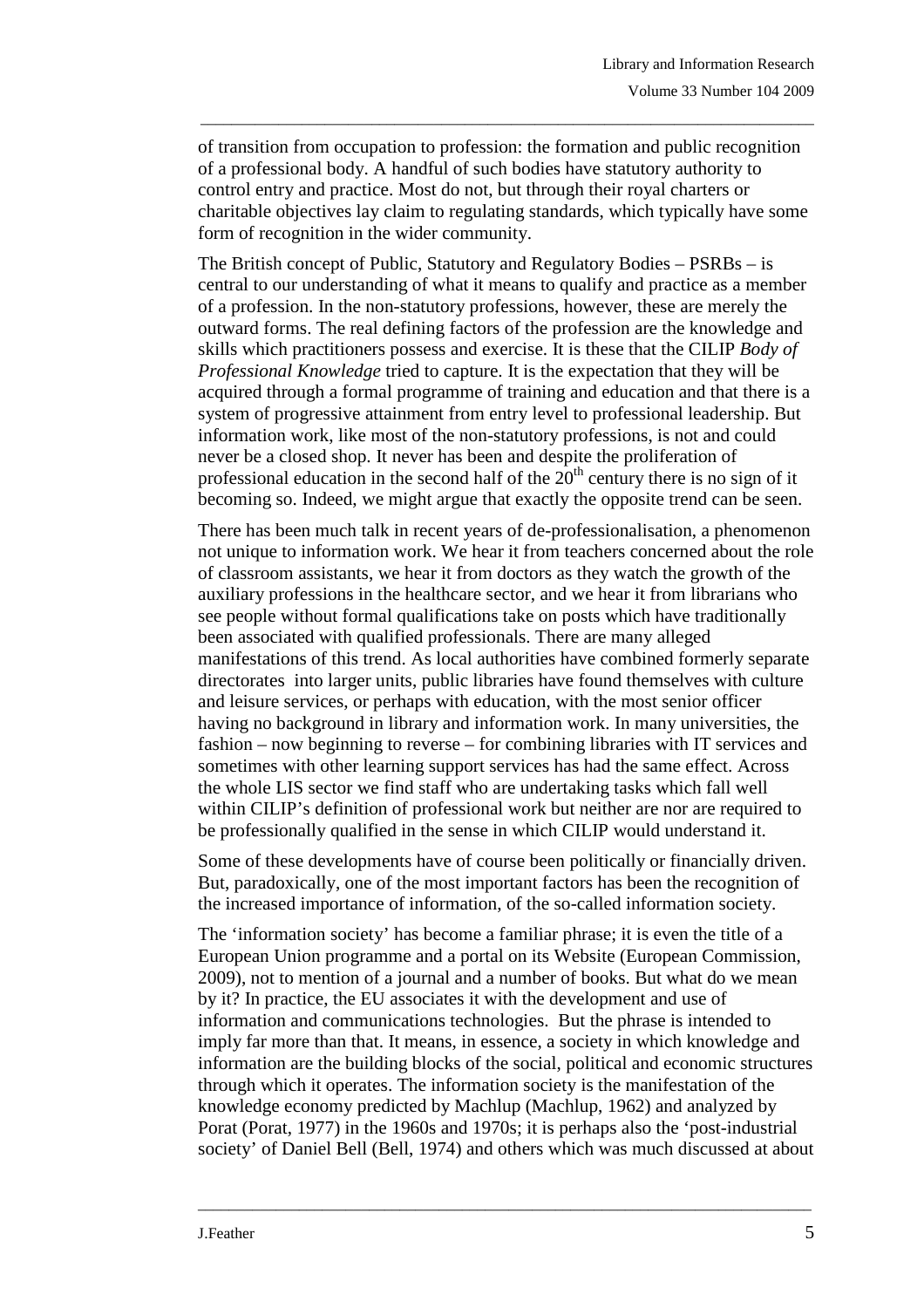the same time. Broadly speaking, what these writers saw developing around them was an economy driven not by extraction and manufacturing but by the creation and interchange of knowledge and information. They predicted that the successful economies of the future would be those which fully exploited these drivers in the way that the successful economies of the  $19<sup>th</sup>$  and early  $20<sup>th</sup>$  centuries had been those which were based on activities such as coal mining and steel-making. In this new economy, all the key workers would be knowledge workers and their raw material would be information.

\_\_\_\_\_\_\_\_\_\_\_\_\_\_\_\_\_\_\_\_\_\_\_\_\_\_\_\_\_\_\_\_\_\_\_\_\_\_\_\_\_\_\_\_\_\_\_\_\_\_\_\_\_\_\_\_\_\_\_\_\_\_\_\_\_\_\_\_\_\_\_\_\_\_\_\_\_\_\_

Forty years later, we can see that some of this has come to pass, although in the way of social prophecy it has not worked out exactly as it was expected to do. But the details are less important than the commonly held belief that information and information systems are now fundamental to the way we live and work. Yet that very statement should give us pause for thought. The key word is 'now', because it makes us ask when information was *not* fundamental. The transmission of knowledge, both explicit and tacit, is one of the defining characteristics of *homo sapiens*. The development of complex languages, and the much later development of the means of recording them in a way which can be transmitted over time and distance, has enabled us to become the dominant species on the planet. Being able to transmit knowledge and information means that we have been able to enhance it rather than merely accumulate it, as we add to the received knowledge store by creating new knowledge in each generation. That has been happening at least since the first writing systems were developed in the middle east about five thousand years ago. The invention of printing, first in east Asia in the  $11<sup>th</sup>$  century and then separately in western Europe in the mid-15<sup>th</sup> century, made the process more efficient. The knowledge store could more easily be encapsulated, preserved and transmitted and hence even further enhanced. It was a genuinely revolutionary technology, but it can be argued that it merely did better what had previously been done less well. And when we look at the history of the 500 years after Gutenberg, we see an increasing European, and especially western European, dominance over the whole world. The west's head start in developing an efficient communication technology was a significant factor in this development.

Computers were invented in a world which was already rich in knowledge and information and one in which the advanced economies were already moving away from the traditional industrial economic model towards one based on knowledge creation and exploitation. There is no doubt that more than any previous technology they have facilitated a quantum leap in our capacity to store, process and transmit information. This audience needs no reminding of that – those of us born in the age of the card index can never forget it! In the 1970s and 1980s as the scale of the transformation became clear, there were frequent and fevered discussions among people like us in which speaker after speaker foresaw a golden age of information and therefore for information professionals.

Up to a point that has happened. We have better access to more information than at any time in human history. And 'better' does not just mean less restricted or easier to find, it actually means qualitatively better than anything which went before. Simple examples will illustrate the point. How do I know what happened in the House of Commons yesterday? – I click. How do I find the time of my train? – I click. Moreover, with a comparatively inexpensive mobile device, I can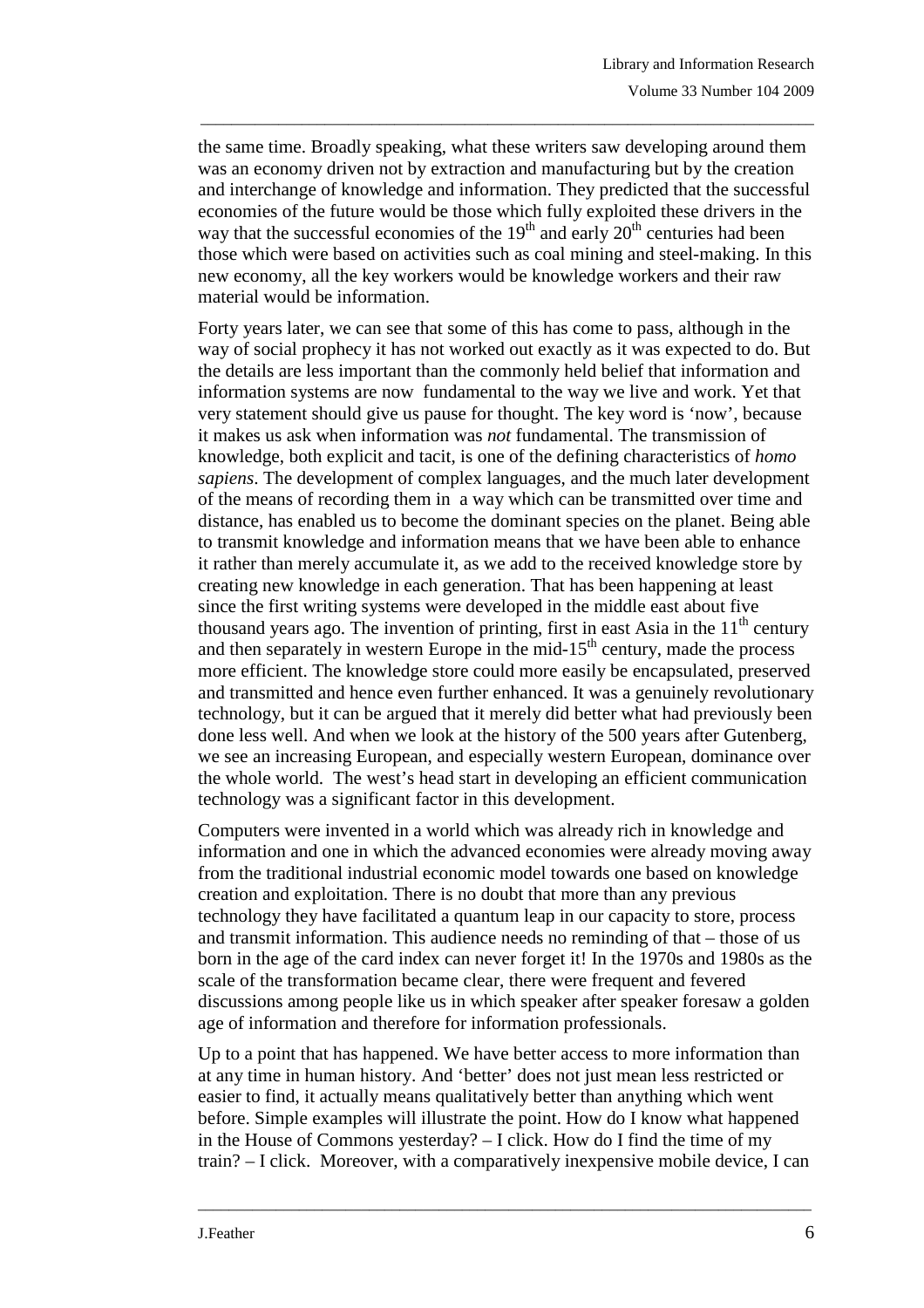do this pretty well whenever and wherever I like. This is indeed a golden age for information access. But is it one for information professionals?

\_\_\_\_\_\_\_\_\_\_\_\_\_\_\_\_\_\_\_\_\_\_\_\_\_\_\_\_\_\_\_\_\_\_\_\_\_\_\_\_\_\_\_\_\_\_\_\_\_\_\_\_\_\_\_\_\_\_\_\_\_\_\_\_\_\_\_\_\_\_\_\_\_\_\_\_\_\_\_

The answer to that question is buried in how the information is actually organized and retrieved. Society has been transformed at every level and in almost every aspect. At the personal level, the information society means the capacity not merely to find out, but to do – to tax a car, to order one's shopping from a supermarket, to book a seat at the theatre. This is where the early prophets of the information age (a phrase in common use before it happened, and now largely fallen into desuetude) were not entirely accurate. Although they were remarkably prescient at the macro level, what was not envisaged was the pervasiveness of the communications dimension of digital technologies. Indeed, as late as the early 1990s, politicians, including some very IT-savvy politicians like Bill Clinton and Al Gore, were still talking in terms of wired networks using metaphors derived from road systems. The more or less simultaneous development of ubiquitous mobile technologies and the World Wide Web – both products of the mid-1990s – actually completed the transformation. At the micro-level, access to information has become personal.

As information professionals, we understand that all of this is possible only because of the structure of the programs, systems and information resources which actually make the Web work, which sustain the networks, and which constitute individual Web sites and databases. But for all but a tiny handful of users this is as irrelevant as a knowledge of gearboxes is to the average car driver. The contribution of information professionals is at a different level. The development of the Web illustrates this perfectly. Berners-Lee set out to solve a very practical and urgent problem in information management. He turned to a proposal (hypertext) which had been developed at a conceptual level some twenty years earlier but never seriously pursued because the technology was inadequate, and added to it some design features which were made possible by the advances in interface design. Some of this work drew on the work of information researchers, and some on skills analogous to those of information professionals. If we look at Google or Microsoft today, we find them employing thousands of people, directly and indirectly, whose core skills are among those described in CILIP's *Body of Professional Knowledge*, as well as others whose research and development activities are focused on information storage, control, manipulation and retrieval. The public interface with information content is increasingly one which involves no immediate human contact, but specialist information work of the highest order is necessary for this to be achieved.

Of course, there are still information professionals whose work is built around working with clients. Some of them work in public-facing agencies like libraries, information service providers and advice bureaus. They are employed in the public and the private sectors, and they bring to their work the knowledge and understanding which enables them to help their clients. Why are they still needed? Partly no doubt because a professional can do the job more efficiently, but it would be a feeble justification for a profession if all it could do was save a little time and money on jobs which clients could do for themselves. The deeper answer lies in the ability to help the client to identify his or her real needs and then to satisfy them. And if that sounds remarkably like the work of a librarian, that is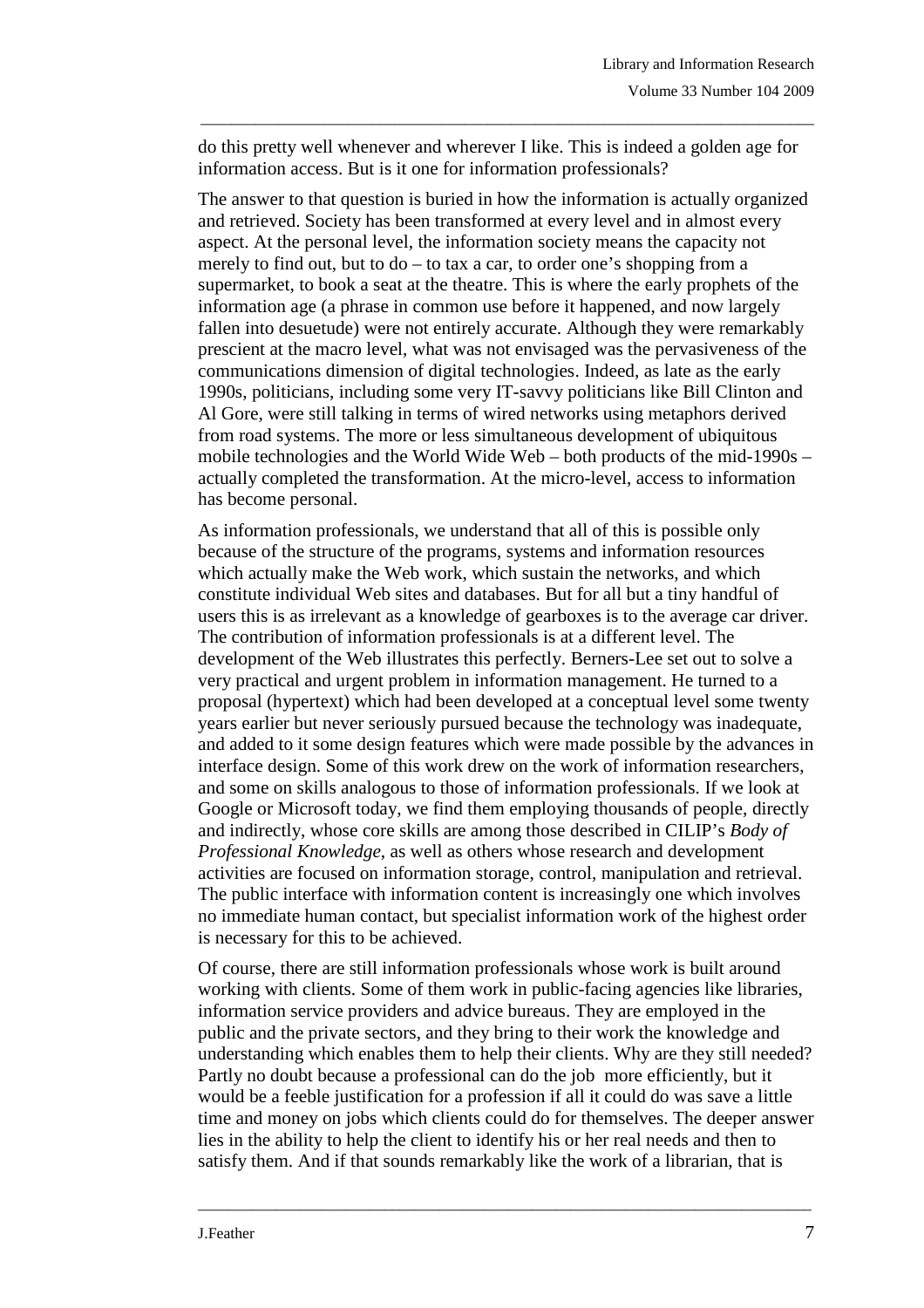because it is. Libraries have many different roles; one of the most important in the information society is that they are a cost-effective way of providing access to the complex and high-level specialist information which all professionals need if they are to function in the knowledge economy, the information society.

\_\_\_\_\_\_\_\_\_\_\_\_\_\_\_\_\_\_\_\_\_\_\_\_\_\_\_\_\_\_\_\_\_\_\_\_\_\_\_\_\_\_\_\_\_\_\_\_\_\_\_\_\_\_\_\_\_\_\_\_\_\_\_\_\_\_\_\_\_\_\_\_\_\_\_\_\_\_\_

All of which brings me back to the question in my sub-title, which was very carefully posed. It was 'Does it need the information *professions*', not information *professionals*. If the question were to have been framed in terms of 'professionals', the answer would be obvious enough – it is 'yes'. But framed as I have done, it is more difficult. We need to go back to the OED definition in which 'prolonged training and formal education' is merely an exemplification of an 'occupation in which a professed knowledge…is applied'.; this is the knowledge base which allegedly distinguishes information professionals from 'professionals in other domains' (CILIP, 2009b). While CILIP acknowledges an 'overlap with the knowledge bases of other professions, such as the British Computer Society, UK Council for Health Information Professionals and the Records Management Society', there is little in the Core Schema which is not generically applicable to many other professions. It would not be difficult to adapt many of the statements to apply to barristers, architects or nurses where there is a similar relationship between conceptual underpinning, a knowledge base and a pool of information applied for the benefit of clients. So the distinctiveness lies perhaps in what the *Body of Professional Knowledge* calls the 'Applications Environment'.

Here a somewhat stronger case be made. Some of the specifications are very specific indeed, relating for example to the need for a working knowledge of the relevant aspects of the law relating to information; ethical issues in relation to client confidentiality and other rights; and working within the governance framework of the organisation. The legal issues are particularly important, and becoming more so as questions about data protection, freedom of information and copyright occupy an increasingly prominent place in broader political agendas. In the explication of the Core Schema itself there is a statement about the role of the information professional in promoting information literacy, although little consideration of any obligation to help clients to maximise the benefits they can obtain from information – not least by showing them that it exists. And nowhere is anything said about how the profession is to promote its allegedly unique role in relation to all of those whose work is said to be in some way comparable.

This is not simply, or even primarily, intended as a critique of the *Body of Professional Knowledge*. The problem is more deeply rooted. If we look at the graduate-level workers who are professionally concerned with information, we find that only a small percentage are actually members of CILIP and even fewer actively engaged with it. University programmes which are unquestionably a preparation for information work – programmes in Information Management or Information Systems, for example – do not seek CILIP accreditation. Why not? Because they cannot see the benefit of doing so. And yet in many cases these programmes are highly regarded and their graduates find professional employment. We actually have very little understanding of public perceptions of information work. I do not mean by that another project to look at the public image of librarians – we have had more than enough of that. I mean a serious engagement with public perceptions of the information society, how it operates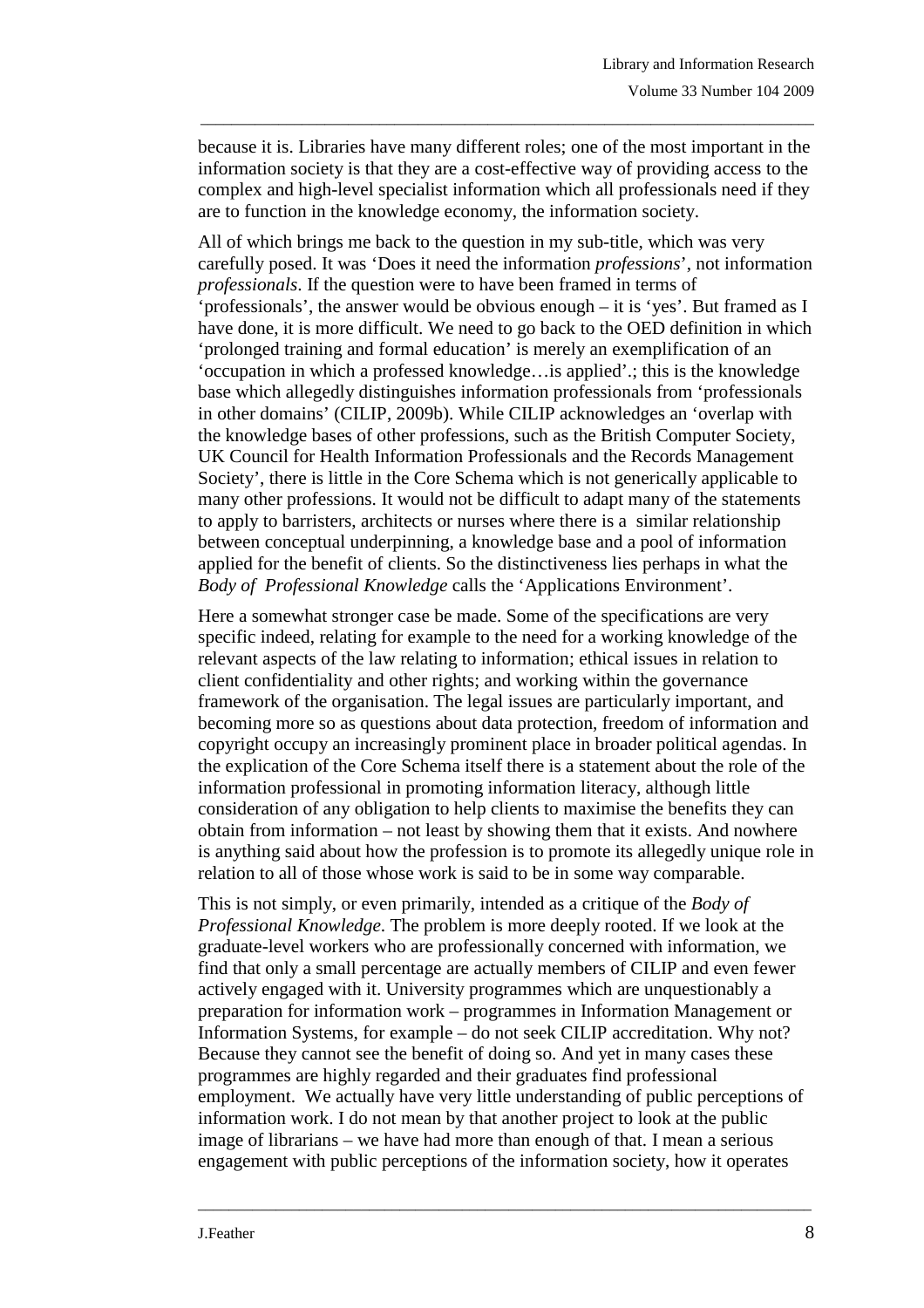and who drives it. There is a research agenda here in which academic and practice-based researchers, like the members of LIRG, could very usefully work together. Yet any attempt to define that agenda in more detail will immediately show us that LIS specialists – whether academics or practitioners – are merely one of many groups of players and not perhaps the most important. To see some evidence for this, consider the pages on the EPSRC Website dealing with the programme called 'The Digital Economy', developed in conjunction with AHRC and ESRC, itself a measure of the range of disciplines and interests which it covers. (EPSRC, 2009). Nowhere in this programme is there any acknowledgement of the existence of an information profession. Here indeed is a research agenda, but it is one which crosses the boundaries of disciplines and professions to the point at which the boundaries no longer meaningfully exist. LIS researchers should be exploring those boundaries, looking beyond them and working with those who occupy adjacent territories whose own borders are equally ill-defined and porous.

\_\_\_\_\_\_\_\_\_\_\_\_\_\_\_\_\_\_\_\_\_\_\_\_\_\_\_\_\_\_\_\_\_\_\_\_\_\_\_\_\_\_\_\_\_\_\_\_\_\_\_\_\_\_\_\_\_\_\_\_\_\_\_\_\_\_\_\_\_\_\_\_\_\_\_\_\_\_\_

So does the information society need the information profession? It certainly needs those who constitute it; it needs their insights, knowledge and skills. But we live, as I suggested earlier, in a deprofessionalising world. Indeed this is becoming one of the defining characteristics of the information society itself. We need to focus more on the application of our professed knowledge and rather less on the formal qualification. I know of course that CILIP has tried very hard to open its arms and it doors. But there is a long way to go if we are all to play the part that we could and should in the knowledge-based economy which is no longer a prophecy but a present reality. To achieve that we need a sounder research-driven evidence base for the significance and achievements of the information profession. That should be at the core of the practice-based research agenda for the future; LIRG, not least through its involvement in the newly formed Research Coalition (Kenna, 2008), has a critical role to play as a partner in its evolution and implementation.